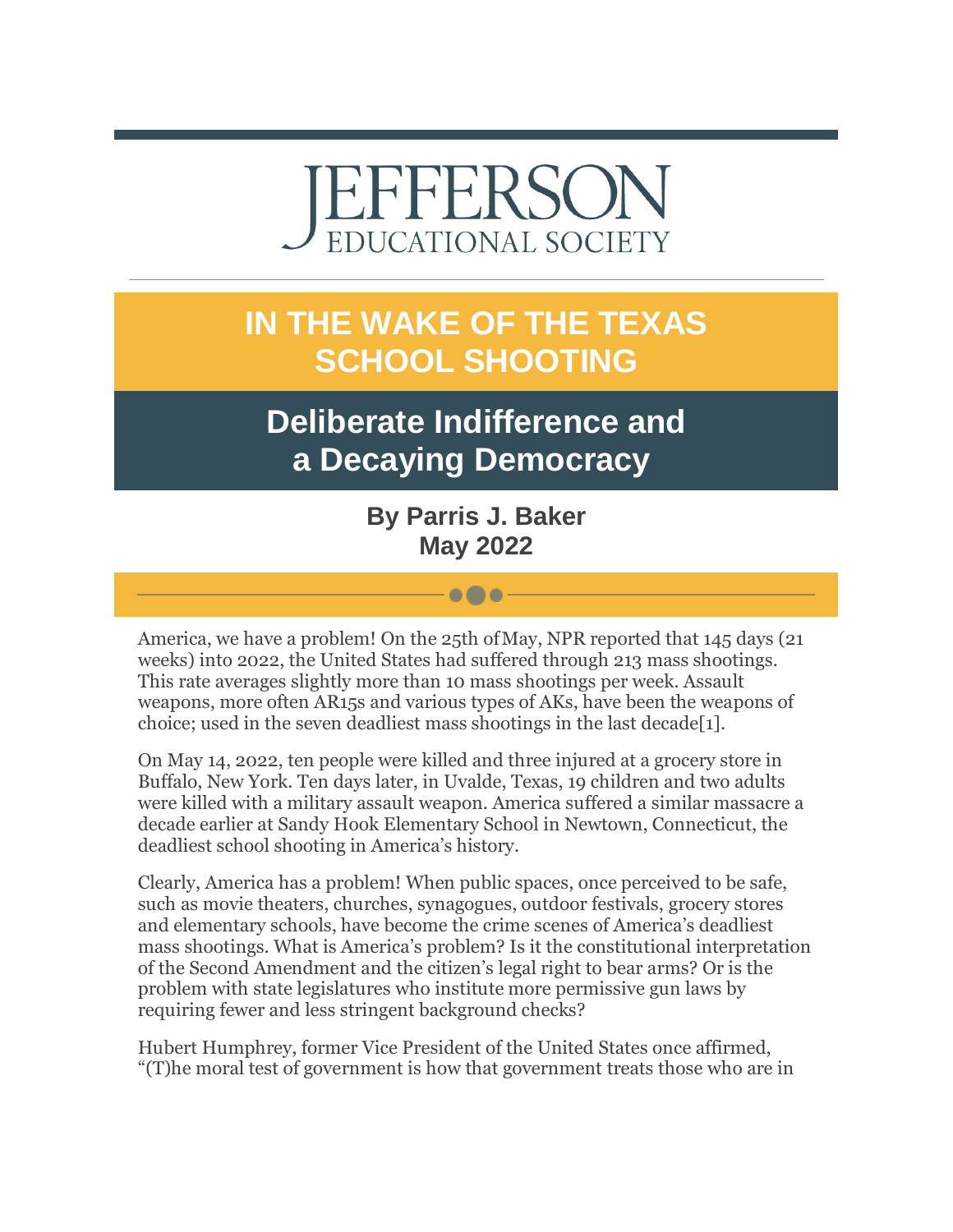the dawn of life, the children; those who are in the twilight of life, the elderly; those who are in the shadows of life; the sick, the needy and the handicapped[2]." Capitalism is devouring democracy and is central to the devolution of morality in America. I am not suggesting that we abandon capitalism. However, I am suggesting it is the cupidity of many capitalists that has transformed our children into commodities. The central debate is not the viability of the Second Amendment applied in a 21st century American society but the lives of our children and our citizenry.

The problem is how we as Americans value human life. What is the economic value of a child? This is an unthinkable and a repulsive question to entertain. Yet, many elected officials, individuals who were chosen to govern, protect, and serve, apply a custom of capitalism; laissez-faire economics where private wealthy owners and the laws of supply and demand determine policy and price. The exchange is human life, children and seniors, our most vulnerable citizens, for political and economic profit.

The essence of my argument is found in the Preamble of the Declaration of Independence: We hold these truths to be self-evident, that all men are created equal, that they are endowed by their Creator with certain unalienable Rights, that among these are Life, Liberty and the pursuit of Happiness. – That to secure these rights, Governments are instituted among Men, deriving their just powers from the consent of the governed. – That whenever any Form of Government becomes destructive of these ends, it is the Right of the People to alter or to abolish it, and to institute new Government, laying its foundation on such principles and organizing its powers in such form, as to them shall seem most likely to effect their Safety and Happiness[3].

Currently, there are two bills, H.R. 8, the Bipartisan Background Checks Act of 2021 and H.R. 1446, the Enhanced Background Checks of 2021, proposed to increase gun control through expanded background checks that have been passed in the House, but have not received Senate approval. This refusal by the Senate goes against the grain of most Americans (approximately 90 percent) who, regardless of political affiliation, support stricter background checks. This demonstration of deliberate indifference is disturbing. More disturbing is a recent analysis by the Washington Post that reported the median age for school shooters is 16 years. Military assault weapons, designed to kill quickly and efficiently, are used more often by adolescents. The meaning of AR15 is a .223 caliber gasoperated semiautomatic rifle that is essentially a civilian version of the military's M16.

The greater existential debate is the decay in democracy, the right for all Americans to pursue life, liberty, and happiness. For most survivors of mass shootings their daily pursuits are found in recurrent struggles to find meaning and understanding regarding the actions of demented individuals, armed with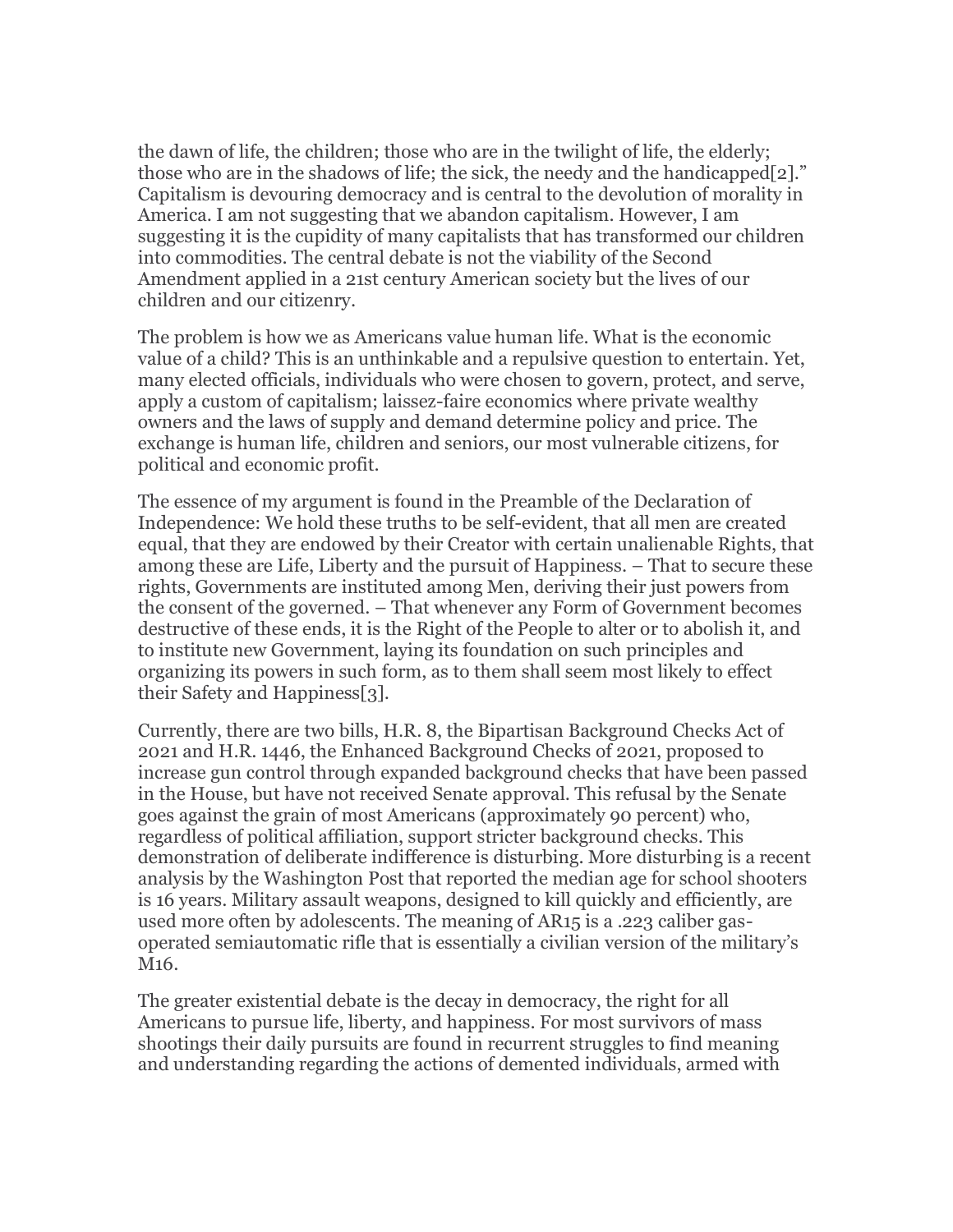military assault weapons, who have forever changed their lives. Given the carnage our country has repeatedly witnessed there is no morally justifiable reasons for civilians to have military assault weapons. This statement has been the articulated sentiment of family members who have lost someone in a mass shooting.

If our government is ineffective or caustic in the defense of its citizenry, people have a moral obligation to elect new government officials who are committed to defending the right of every person to life, liberty, security, and safety. The lives of our children, their education, and the limitless possibilities contained in their futures cannot not be left in the callous hands of people interested only in profits, political posture, or to those who just don't give a damn! Our children are not politically expedient experiments, with raw data extrapolated and reported in aggregation so as not be identified. These are our children, some of whom were identified by smiles, honor cards, or their parents DNA samples. The message is clear: Elect those individuals who view the protection our children over party politics.

The victims of Sandy Hook, Charleston, Pittsburgh, El Paso, Buffalo, and now Uvalde will have died in vain; their sacrifices empty if another decade ends without substantive changes in gun laws. The continued political debate over Second Amendment rights, guided by self-interest, and the position of 50 obdurate American Senators driven by avarice will foster more deaths. We can be sure that if nothing changes nothing will change … and the well-intentioned gestures; our thoughts and prayers are with you, the moments of silence, flags drawn at half-mast, and offering our heartfelt condolences again and again, will become empty, meaningless tributes. In many respects, they already have.

The definition of insanity, commonly used in recovery communities (AA and NA) is doing the same thing over and over again and expecting different results. We don't know when or where, but tragically and most assuredly, most Americans know there will be another mass shooting, and another, and another, and another, and another, and another, and another, and another, and another, and another (10 per week) if our federal and state governments do not protect the most vulnerable and most precious element of our republic, our children.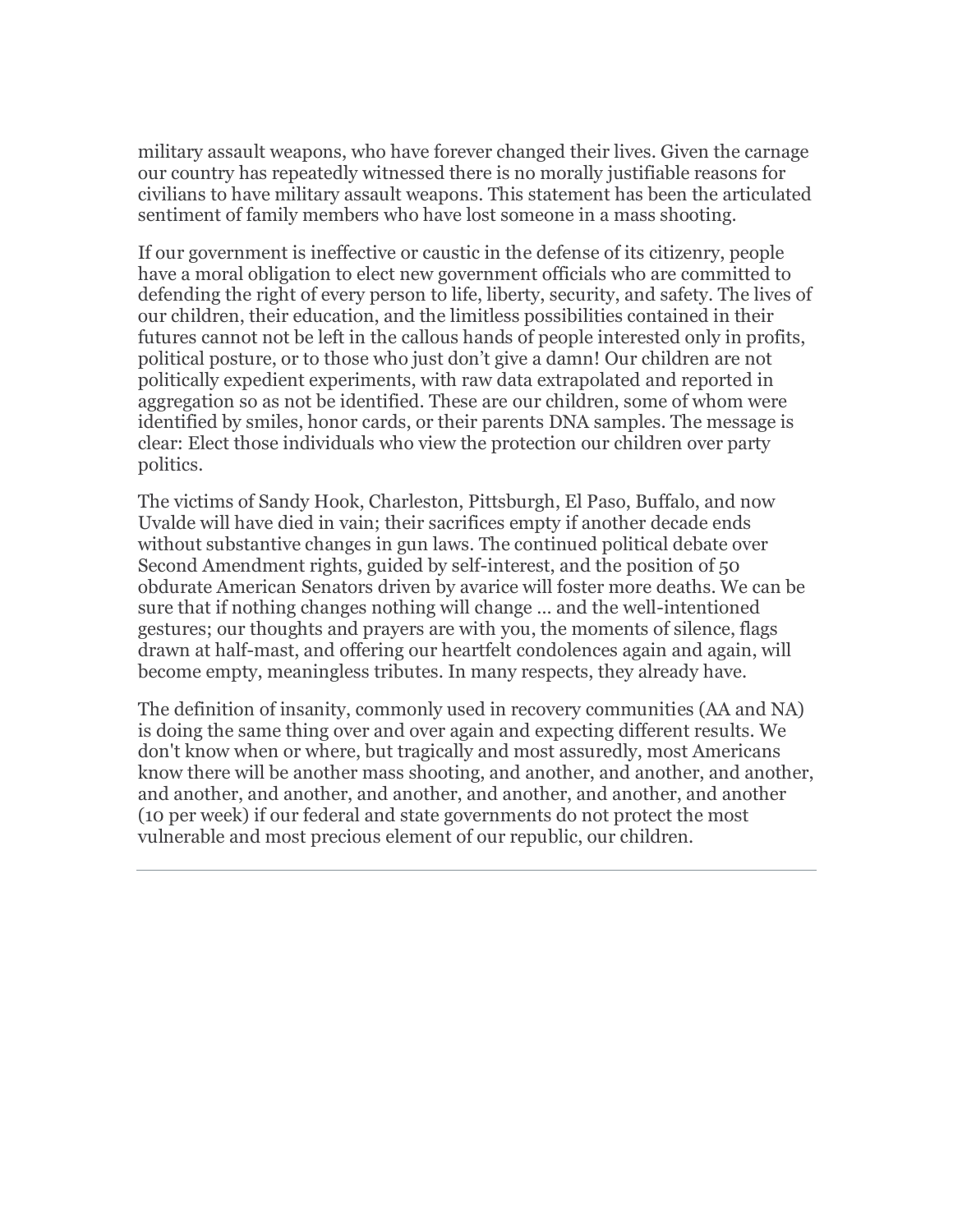#### **ABOUT THE AUTHOR**

Dr. Parris J. Baker is an Associate Professor at Gannon University, where he is the Social Work, Mortuary Science and Gerontology Program Director. An alumnus of Gannon, Baker received his graduate degree from Case Western Reserve University, Jack, Joseph, & Morton Mandel School of Applied Social Sciences and his doctorate from the University of Pittsburgh,



School of Social Work. Presently, Baker serves as the Senior Pastor of Believers International Worship Center, Inc. He is married and has five children.

Dr. Baker can be reached at: [baker002@gannon.edu.](mailto:baker002@gannon.edu)

#### **References & Suggested Readings**

- 1. [https://giffords.org/lawcenter/gun-laws/policy-areas/hardware-ammunition/assault](https://r20.rs6.net/tn.jsp?f=0010z8jxBnaDRStp9Qo4CngwMHmukad7y4eWWznyWz2fNjqvPI8VKAN3my-AKYvIBb7ItlSJpK4zKKQJDIazWfukT78id0BbOtNEN2nuV2EwnyPZc_ODiMg0WQzwcQ8f9Te9HHpwA5eIAjjNEMrP_-eXhed_0uxOizABGzn4w_DAfsCoRgmSIQ8IeDWxTMGuQCJ4Z1tKt1tOV7JQiJKVpZT6AYEYYEmiFjHsDKDlKoBdBenhMxoXnJUiA==&c=W84tooSEjk6UJmfmT8inMpgGGrZRpgkK5j8FPM-GFJUrKxrnoIT3HQ==&ch=SkhQ4lb0Bu5z0eYaYRO189HJSl3xKPFNM8hNWRxs01lvZEdMQrMk5w==)[weapons/](https://r20.rs6.net/tn.jsp?f=0010z8jxBnaDRStp9Qo4CngwMHmukad7y4eWWznyWz2fNjqvPI8VKAN3my-AKYvIBb7ItlSJpK4zKKQJDIazWfukT78id0BbOtNEN2nuV2EwnyPZc_ODiMg0WQzwcQ8f9Te9HHpwA5eIAjjNEMrP_-eXhed_0uxOizABGzn4w_DAfsCoRgmSIQ8IeDWxTMGuQCJ4Z1tKt1tOV7JQiJKVpZT6AYEYYEmiFjHsDKDlKoBdBenhMxoXnJUiA==&c=W84tooSEjk6UJmfmT8inMpgGGrZRpgkK5j8FPM-GFJUrKxrnoIT3HQ==&ch=SkhQ4lb0Bu5z0eYaYRO189HJSl3xKPFNM8hNWRxs01lvZEdMQrMk5w==)
- 2. Hurbert Humphrey, (November 1, 1977). Dedication of the Hubert Humphrey Building, Washington, D.C.
- 3. [https://www.archives.gov/founding-docs/declaration-transcript](https://r20.rs6.net/tn.jsp?f=0010z8jxBnaDRStp9Qo4CngwMHmukad7y4eWWznyWz2fNjqvPI8VKAN3j2DJPFjtOk28nt4nbKn_EZ13PKR-eZR4B2aJY8qzSNDtrhWgSjUPCZVxYW1QbyJZCYg9XMi-ogZae-4598k0WPGUBgrf6qrB_7GBX9APRyCR6_gUGGM2eAVCT7OCF1y9eRDx6qWr-pedHylhseTbp0=&c=W84tooSEjk6UJmfmT8inMpgGGrZRpgkK5j8FPM-GFJUrKxrnoIT3HQ==&ch=SkhQ4lb0Bu5z0eYaYRO189HJSl3xKPFNM8hNWRxs01lvZEdMQrMk5w==)

**[Subscribe to JES Publications Emails!](https://r20.rs6.net/tn.jsp?f=0010z8jxBnaDRStp9Qo4CngwMHmukad7y4eWWznyWz2fNjqvPI8VKAN3my-AKYvIBb7fzsPqWBkETzN6UrLuMBP_dUHHJX_j_aeRTc3owJNm1bVfMGdd4ZVkEVY1RCorMI-Vc-nqszO51fk0MuN3Caagg46MeTlapEKRSB825rILPe2TlVrb1oFyoM_0PAENF3tYvs8T4KOq2jq-tyYBxuAxbb-qTrJxcq7qtAOXQnw_J8Z5S6OMcq3pTMrQMIB8XeVnbB9Q4ANbxpR1G88-vch6YxmvQTVazxpuUzK-83EXSQ13iWFXohp2Td3anRfaoEzx7nvx1H67WQpaf9Dz-qomF86JETESZlypnNIJzJmnxQ=&c=W84tooSEjk6UJmfmT8inMpgGGrZRpgkK5j8FPM-GFJUrKxrnoIT3HQ==&ch=SkhQ4lb0Bu5z0eYaYRO189HJSl3xKPFNM8hNWRxs01lvZEdMQrMk5w==) [Subscribe to Book Notes Emails!](https://r20.rs6.net/tn.jsp?f=0010z8jxBnaDRStp9Qo4CngwMHmukad7y4eWWznyWz2fNjqvPI8VKAN3my-AKYvIBb7ry3xHkwx92Fp_rOkbxCqKGnRisMiEzgqgHu8Z7t6H-JYBCXnjI-28otIliZoWDJ4g-JP9BMW64iFOJfgRqsWygHYdpFQ3a-00CnsQSNwy8eI932DZBRR6KbaGWzNP0vBB-ylyljfjf-vx5HxrpPsYoyeNl77aCszGYcdnzixGxm-Ogr1gnfSFUT6gaLWPWNg6IKP7bZp5Dx1Hs9C_ET8BLoUn3ThhbdqvJAlCN_gVE1IdTZ9tpsMQZZPsLztVXvhMyfj8eIb1yXGHbJ77Qw09hGglB3tW6vqjncYtrIDVjY=&c=W84tooSEjk6UJmfmT8inMpgGGrZRpgkK5j8FPM-GFJUrKxrnoIT3HQ==&ch=SkhQ4lb0Bu5z0eYaYRO189HJSl3xKPFNM8hNWRxs01lvZEdMQrMk5w==)**

### In Case You Missed It

**[In the Wake of Buffalo | America's Future: 'It's in Our Hands'](https://r20.rs6.net/tn.jsp?f=0010z8jxBnaDRStp9Qo4CngwMHmukad7y4eWWznyWz2fNjqvPI8VKAN3gFFns0W0tdkOPjRJyJjbpbzMUpN6VZfkB4AxYFWi5bbkFLHiDt7ljEm6ZoLL4BhHTUXXVrwKksRZZI5hO0Wkvj-4G_zOrudJw==&c=W84tooSEjk6UJmfmT8inMpgGGrZRpgkK5j8FPM-GFJUrKxrnoIT3HQ==&ch=SkhQ4lb0Bu5z0eYaYRO189HJSl3xKPFNM8hNWRxs01lvZEdMQrMk5w==)**written by Jefferson Scholar-in-Residence **Dr. Parris J. Baker**

**[Truth in Love: Dismantling Racist Systems: Confronting Whiteness](https://r20.rs6.net/tn.jsp?f=0010z8jxBnaDRStp9Qo4CngwMHmukad7y4eWWznyWz2fNjqvPI8VKAN3my-AKYvIBb7oxkHjMsaxk0SqPSTy2fPvYUT25VqpM-AoJ2dyHXONw7veyJtPJG9jXkvgUWMMUGirbj8dvyiW_Phvrtgy4wrlg==&c=W84tooSEjk6UJmfmT8inMpgGGrZRpgkK5j8FPM-GFJUrKxrnoIT3HQ==&ch=SkhQ4lb0Bu5z0eYaYRO189HJSl3xKPFNM8hNWRxs01lvZEdMQrMk5w==)  [\(Part 3 of 3\)](https://r20.rs6.net/tn.jsp?f=0010z8jxBnaDRStp9Qo4CngwMHmukad7y4eWWznyWz2fNjqvPI8VKAN3my-AKYvIBb7oxkHjMsaxk0SqPSTy2fPvYUT25VqpM-AoJ2dyHXONw7veyJtPJG9jXkvgUWMMUGirbj8dvyiW_Phvrtgy4wrlg==&c=W84tooSEjk6UJmfmT8inMpgGGrZRpgkK5j8FPM-GFJUrKxrnoIT3HQ==&ch=SkhQ4lb0Bu5z0eYaYRO189HJSl3xKPFNM8hNWRxs01lvZEdMQrMk5w==)**written by Jefferson Scholar-in-Residence **Dr. Parris J. Baker**

**[Classic Book Notes #5:The Composite Nation by Frederick](https://r20.rs6.net/tn.jsp?f=0010z8jxBnaDRStp9Qo4CngwMHmukad7y4eWWznyWz2fNjqvPI8VKAN3my-AKYvIBb77UL86s4FpI9izWwh1wtSf8LjVC3HWISZFI8wjQAODfaotbPUn0CcIJkSmWjTb-c4-h1nZ5xfnBS1I_IMBB2fCg==&c=W84tooSEjk6UJmfmT8inMpgGGrZRpgkK5j8FPM-GFJUrKxrnoIT3HQ==&ch=SkhQ4lb0Bu5z0eYaYRO189HJSl3xKPFNM8hNWRxs01lvZEdMQrMk5w==)  [Douglass](https://r20.rs6.net/tn.jsp?f=0010z8jxBnaDRStp9Qo4CngwMHmukad7y4eWWznyWz2fNjqvPI8VKAN3my-AKYvIBb77UL86s4FpI9izWwh1wtSf8LjVC3HWISZFI8wjQAODfaotbPUn0CcIJkSmWjTb-c4-h1nZ5xfnBS1I_IMBB2fCg==&c=W84tooSEjk6UJmfmT8inMpgGGrZRpgkK5j8FPM-GFJUrKxrnoIT3HQ==&ch=SkhQ4lb0Bu5z0eYaYRO189HJSl3xKPFNM8hNWRxs01lvZEdMQrMk5w==)** written by Jefferson Scholar-in-Residence **Dr. Andrew Roth**

**'Das Boot' – [Once Upon a Time in 1954](https://r20.rs6.net/tn.jsp?f=0010z8jxBnaDRStp9Qo4CngwMHmukad7y4eWWznyWz2fNjqvPI8VKAN3my-AKYvIBb7js_pD7fskhBzPfO2LHRqVbb0FHnXRI0YH1MM6UZUokRziGk_qUQwvGFDlE1thoUpoWag4f2xd-RHzKygDADv7g==&c=W84tooSEjk6UJmfmT8inMpgGGrZRpgkK5j8FPM-GFJUrKxrnoIT3HQ==&ch=SkhQ4lb0Bu5z0eYaYRO189HJSl3xKPFNM8hNWRxs01lvZEdMQrMk5w==)** written by Jefferson Scholarin-Residence **Dr. David Frew**